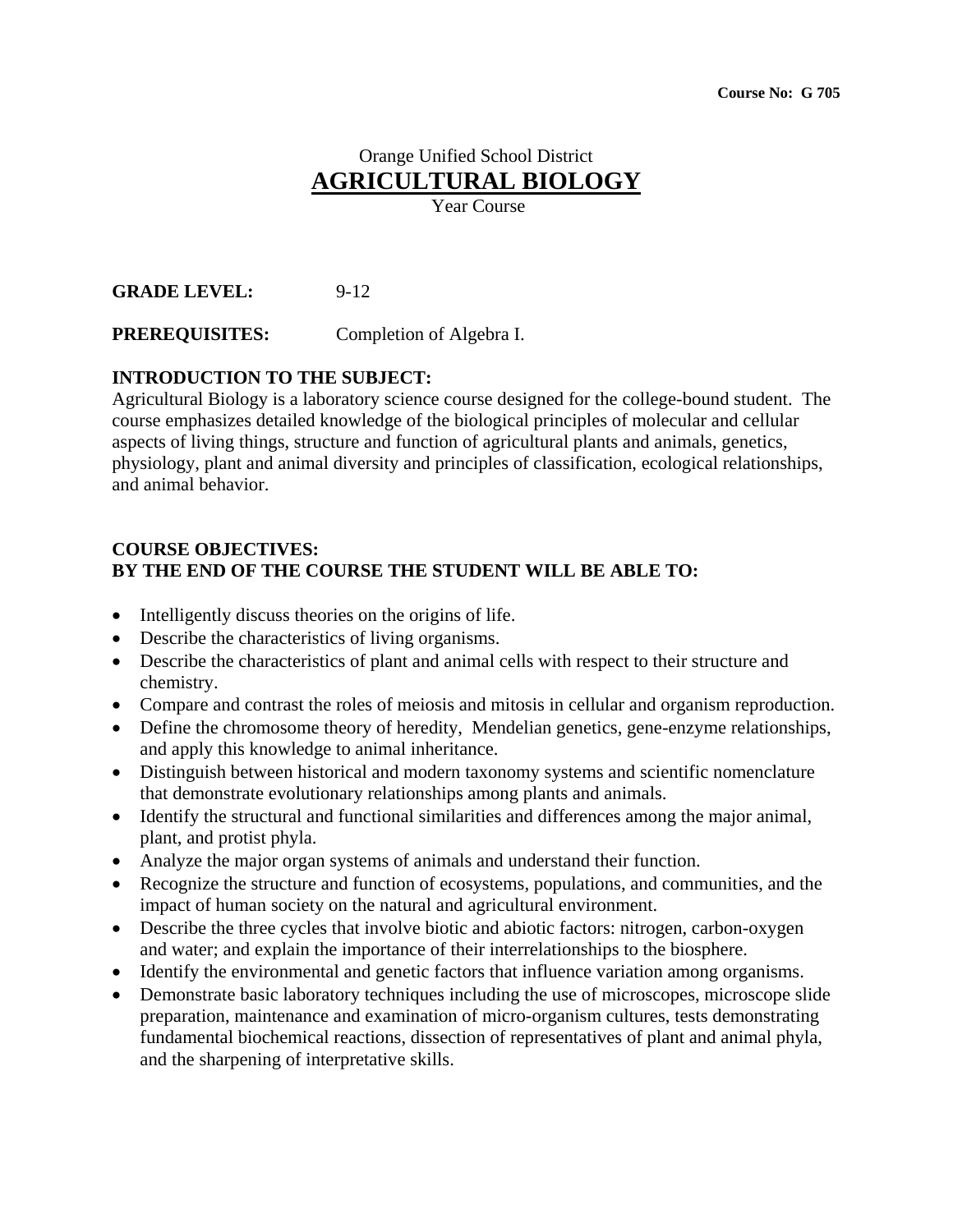# **COURSE OVERVIEW AND APPROXIMATE UNIT TIME ALLOTMENTS:**

| $\mathbf{I}$ . | <b>FIRST SEMESTER</b><br><b>Introduction to Agricultural Biology</b>   | <b>WEEKS</b><br>2 |
|----------------|------------------------------------------------------------------------|-------------------|
|                | 1.<br>What is Agricultural Biology and its importance                  |                   |
|                | 2.<br><b>Research uses of Agricultural Biology</b>                     |                   |
|                | 3.<br>The scientific method                                            |                   |
|                | 4.<br>The metric system                                                |                   |
| Π.             | Leadership and Team Building Development                               | $\overline{2}$    |
|                | Oral and speaking presentations<br>1.                                  |                   |
|                | 2.<br>Critical thinking exercises                                      |                   |
|                | 3.<br>Problem solving exercises                                        |                   |
| III.           | Organisms and Their Ecological Environment                             | 4                 |
|                | Biodiversity<br>1.                                                     |                   |
|                | 2.<br>Conserving natural resources                                     |                   |
|                | 3.<br>Agricultural practices beneficial and harmful to the environment |                   |
|                | 4.<br>The ecosystem and population fluctuations                        |                   |
|                | 5.<br>The nitrogen cycle                                               |                   |
|                | The oxygen cycle<br>6.                                                 |                   |
|                | 7.<br>The food web                                                     |                   |
| IV.            | Cell Biology                                                           | 4                 |
|                | Plant and animal cell identification and functions<br>1.               |                   |
|                | 2.<br>Plant and animal cell structure and functions                    |                   |
|                | 3.<br>Cellular respiration                                             |                   |
|                | $\overline{4}$ .<br>Cellular transport                                 |                   |
|                | 5.<br>Cell differentiation                                             |                   |
|                | 6.<br>Chemiosmotic gradients and ATP production                        |                   |
|                | 7.<br>Macromoecules in cells                                           |                   |
| V.             | Inorganic Foundations that Support Life                                | $\overline{2}$    |
|                | Soil and water: The chemical foundation<br>1.                          |                   |
|                | 2.<br>Atomic and molecular structure and chemical bonding              |                   |
|                | 3.<br>Basic soil components                                            |                   |
|                | Soil formation factors and horizons<br>4.                              |                   |
|                | 5.<br>Soil texture and structure                                       |                   |
|                | 6.<br>Soil organisms and organic matter                                |                   |
|                | 7.<br>Interrelationships of plants and soil                            |                   |
|                | 8.<br>Water movement properties                                        |                   |
|                | 9.<br>Soil and water management                                        |                   |
| VI.            | <b>Plant and Animal Classifications</b>                                | 2                 |
|                | Development of the Binomial System of Nomenclature<br>1.               |                   |
|                | 2.<br>Classifications of major groups of plants and animals            |                   |
|                | 3.<br>Evolutionary relationships                                       |                   |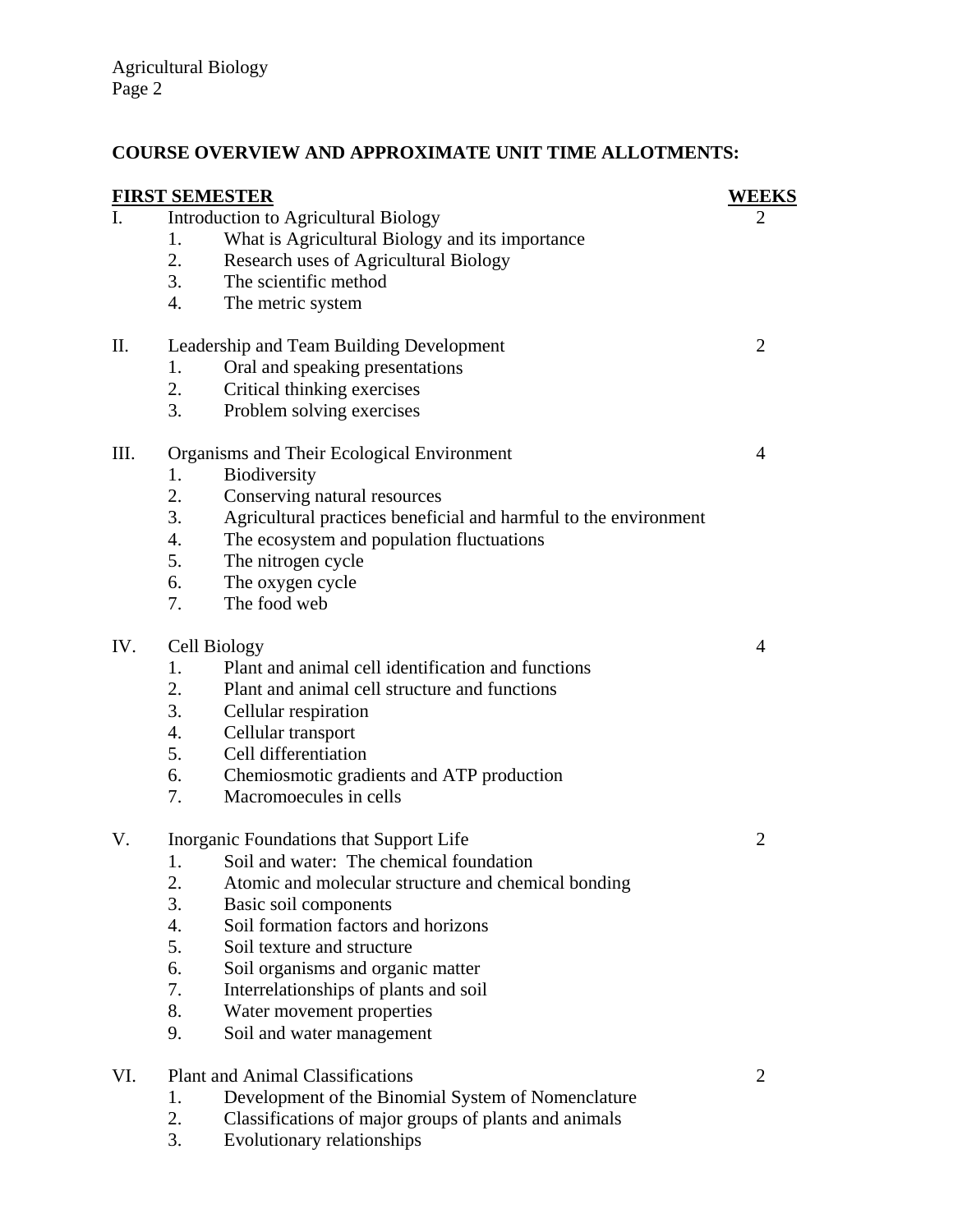| Page 3 |                                                                        |
|--------|------------------------------------------------------------------------|
|        | Development of the kingdom concept<br>4.                               |
|        | Comparisons of modern agricultural plants and animals<br>5.            |
| VII.   | Plant Physiology, Reproduction, Photosynthesis and Growth              |
|        | 1.<br>Plant structures and the process of photosynthesis               |
|        | 2.<br>Plant growth requirements                                        |
|        | 3.<br>Monocotyledons and dicotyledons                                  |
|        | Sexual and asexual reproduction<br>4.                                  |
|        | 5.<br>Research applications to plant biotechnology                     |
|        | Chemical and environmental factors affecting plant<br>6.               |
|        | growth<br>Total Weeks 1 <sup>st</sup> Semester:                        |
|        |                                                                        |
| I.     | <b>SECOND SEMESTER</b><br><b>Agricultural Biology Research Project</b> |
|        | 1.<br>Development and formulation of Agriscience/Science Fair project  |
|        | 2.<br>Research principles and design                                   |
|        | 3.<br>Statistical management and analysis of Agriscience/Science       |
|        | Fair project                                                           |
|        | Instructional supervision and coordination<br>4.                       |
| II.    | Animal Physiology and Reproduction                                     |
|        | Internal systems of animals<br>1.                                      |
|        | 2.<br>The digestive process                                            |
|        | 3.<br>The respiratory system                                           |
|        | The reproductive system<br>4.                                          |
|        | 5.<br>The circulatory system                                           |
|        | The endocrine system<br>6.                                             |
|        | 7.<br>The nervous system                                               |
|        | 8.<br>The immune system                                                |
| III.   | <b>Animal Nutrition</b>                                                |
|        | Feed identification and nutrient evaluation<br>1.                      |
|        | 2.<br>Feed additives                                                   |
|        | 3.<br><b>Ration formulation</b>                                        |
|        | 4.<br>Animal nutrient requirements                                     |
|        | 5.<br>Vitamin and amino acid requirements                              |
|        | <b>Nutritional diseases</b><br>6.                                      |
| IV.    | <b>Animal Health and Diseases</b>                                      |
|        | Disease agents<br>1.                                                   |
|        | 2.<br>Causes of disease                                                |
|        | 3.<br>Infectious and noninfectious diseases                            |
|        | 4.<br>Animal health practices                                          |
|        | 5.<br>Common internal and external parasites lifecycles                |
| V.     | <b>Plant and Animal Genetics</b>                                       |

- V. Plant and Animal Genetics
	- its 1. Heritability and genetic tra
	- 2. Dominant and recessive genes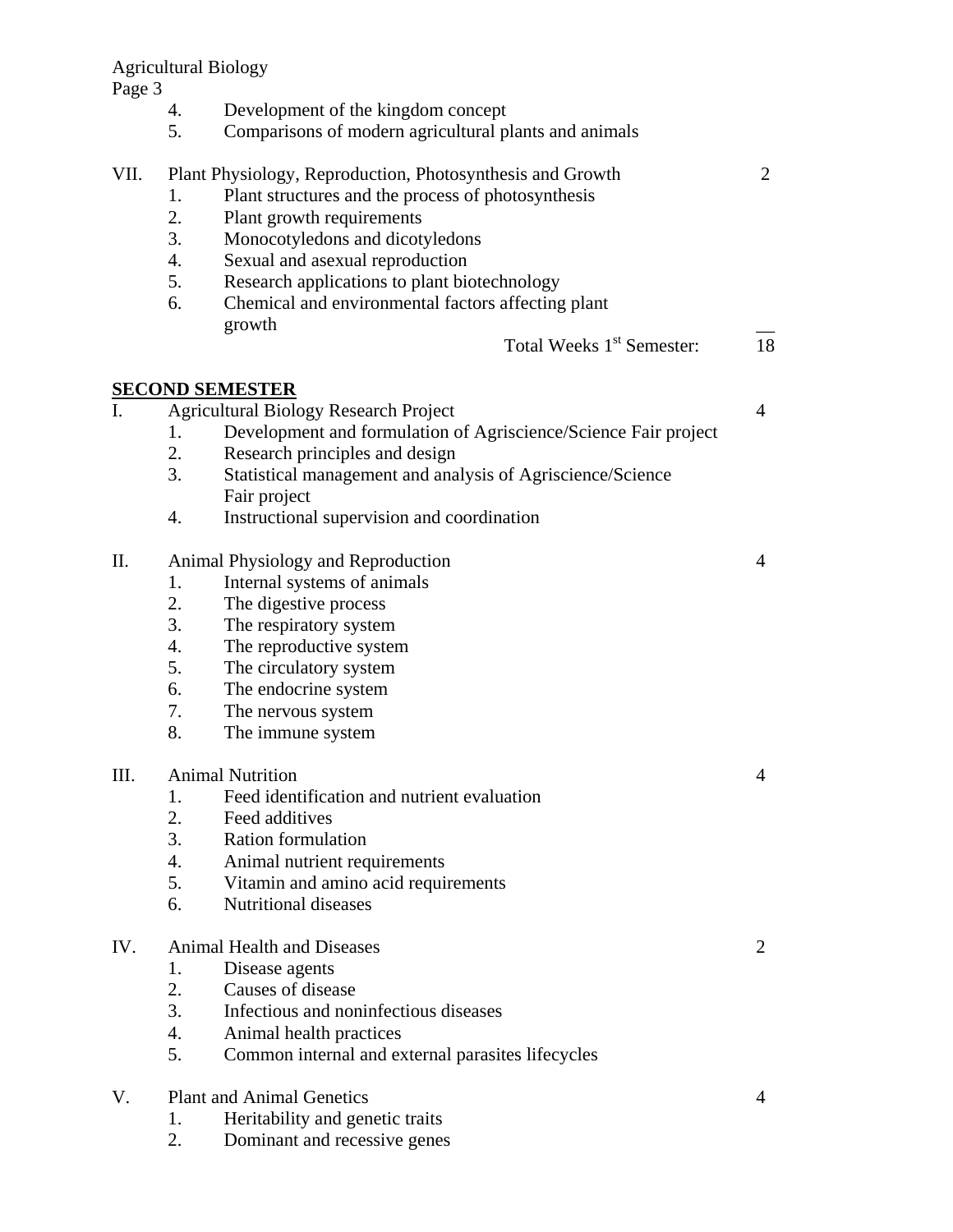Page 4

- 3. Genotype and phenotype
- 4. Cellular reproduction: Mitosis and meiosis
- 5. Physical and chemical structures involved in genetics
- 6. DNA and types of DNA
- 7. DNA replication
- 8. Mendel independent assortment and segregation
- 9. Biotechnology and cloning
- 10. Proteins and RNA
- 11. Role and function of amino acids in genetics
- 12. Mutation and sexual reproduction

Total Weeks  $2^{nd}$  Semester:  $\overline{18}$ 

 $\overline{a}$ 

## **TEXTS & SUPPLEMENTAL INSTRUCTIONAL MATERIALS:**

- Modern Biology  $2^{nd}$  Edition (Holt, Rinehart & Winston, 2000)
- Laboratory Investigations in Biology (Holt, Rinehart & Winston, 2000)
- Biological Science Applications in Agriculture (Osborne, 1999)
- Agriculture Biology Lab Manual Revised (Fullerton, 1999)

### **KEY ASSIGNMENTS:**

- Weekly Reading & Writing Assignments
- Weekly laboratory activities & write-ups
- Agriculture Biology Term Paper
- Supervised Agricultural Experience Project & Record Book
- Student Seminar Presentation related to Agriculture Biology Topic
- Portfolio of Laboratory Exercises
- Leadership Development Activities

## **INSTRUCTIONAL METHODS:**

- Students will be engaged in a variety of activities that balance direct instruction with project work.
- learned during direct instruction to their projects. • Students will be expected to apply the academic and applied concepts and processes
- Students will attend lectures, complete labs, become involved with professional mentors, physical concepts and the application process. complete real world projects, and make presentations that demonstrate understanding of
- Methods of instruction will include, but is not limited to:
	- o Direct instruction (lectures, discussions, readings, and lab activities specific for mastery of content).
	- development of language arts skills while students complete reports, journals, o Use of community-based research projects and with professional mentors, analyses, and essays.
- Use of a variety of instructional materials and resources including electronic media, handbooks, professional journals, reference materials, and textbooks.
- Self-directed, cooperative, and collaborative learning opportunities to increase responsibility of students for their own learning.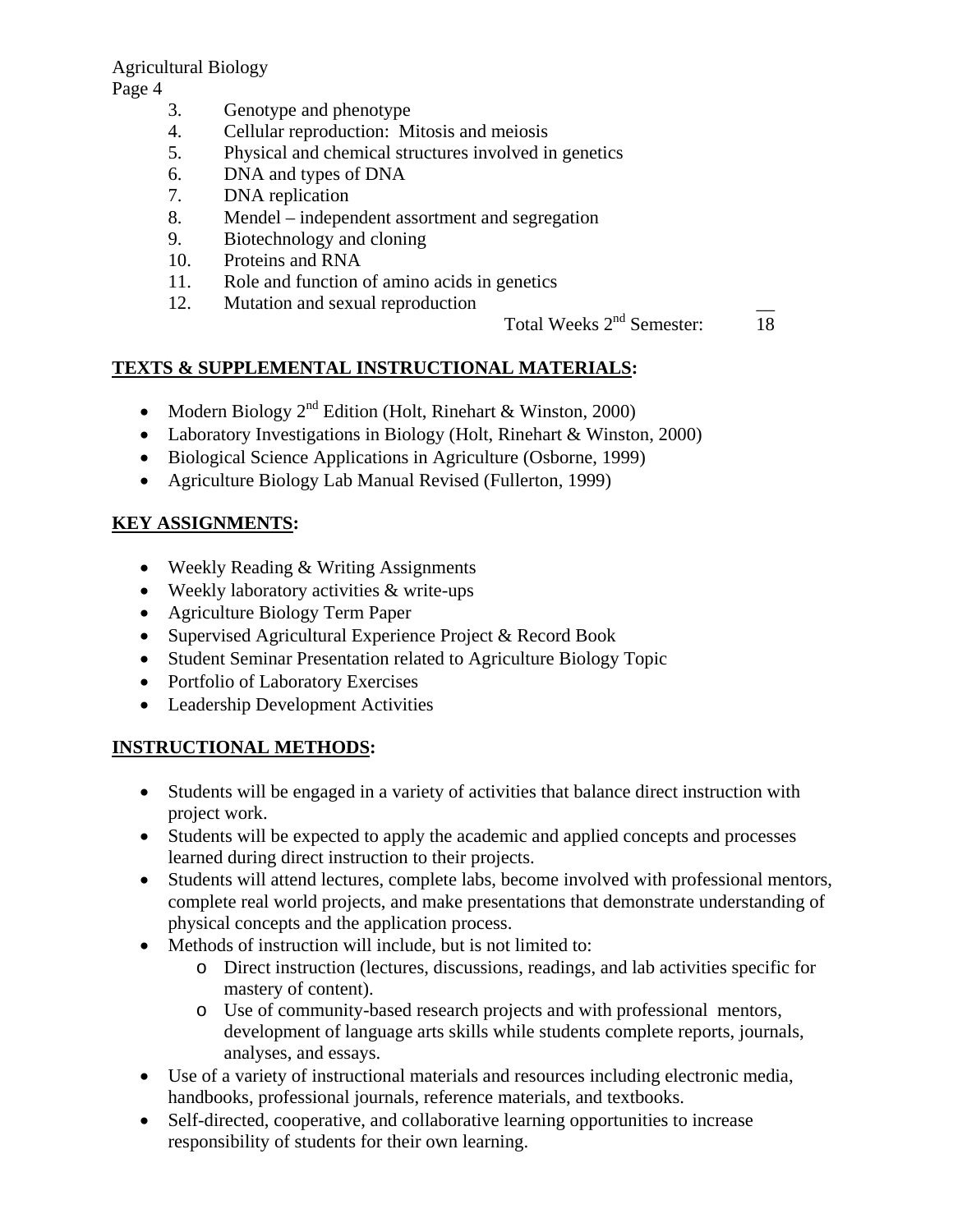Page 5

• Use of student presentations, exhibits, and competitions.

### **ASSESSMENT METHODS:**

Assessment opportunities that allow continuous evaluation of students' progress should be embedded throughout the course and should be a learning exp erience. All students will be expected to achieve a high understanding of all topics; often demonstration of knowledge will occur in a public forum. The foll owing strategies, which include both formal and informal assessment techniques, may include, but are not limited to:

- 1. Performance-based assessments such as demonstrations, discussions, simulations, and projects
- 2. Presentations, (both team and individual) written assignments, (both team and individual),
- 3. On-going and cumulative portfolio of investigative accomplishments.
- 4. Written tests & quizzes with a variety of short answer and essay questions.
- 5. Written assignments, (such as justifications, investigations, and research, evaluative, or technical), and individual and group assessments including the assessment working relationships.

Gra ding will be based on the following assessment areas:

| 1. Tests & Quizzes                                  | 40%     |
|-----------------------------------------------------|---------|
| 2. Laboratory Investigation Activities & Write-ups  | 20%     |
| 3. Portfolio & Writing Assignments                  | 15%     |
| 4. Leadership & Critical Thinking Activities        | 10%     |
| 5. Research Report and Oral Presentation            | 10%     |
| 6. Supervised Agricultural Experience & Record Book | $0.5\%$ |

## **IX.** LABORATORY ACTIVITIES:

| Phototropism                                  |  |
|-----------------------------------------------|--|
| The Hydrologic Cycle                          |  |
| Comparison of soil vs. non-soil plant culture |  |
| Effects of nutrient concentrations on         |  |
| hydroponic plant growth                       |  |
| Effects of chemicals (herbicides) on plants   |  |
| Herbicide biopsy                              |  |
| Effects of rooting hormone on root            |  |
| development                                   |  |
| Balancing feed rations                        |  |
| Anther culture                                |  |
| DNA extraction                                |  |
| Probability of trait inheritance              |  |
| Tissue culture                                |  |
| Seed disperal                                 |  |
| Genetic probability                           |  |
| Insect identification                         |  |
|                                               |  |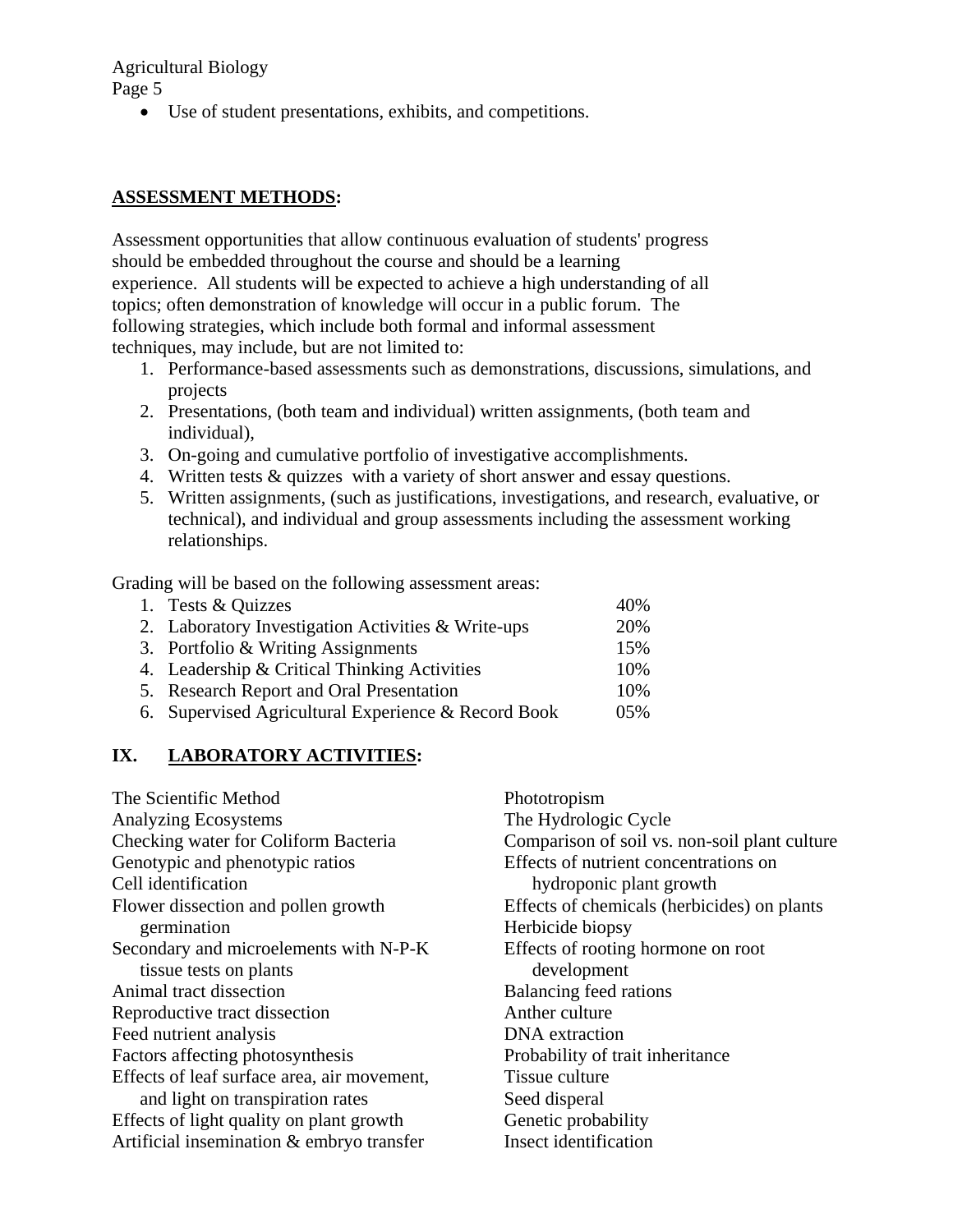| <b>DATE OF CONTENT REVISION:</b>             | $NEW - March 2006$ |
|----------------------------------------------|--------------------|
| DATE OF CURRENT CONTENT REVISION: April 2009 |                    |
| DATE OF BOARD APPROVAL:                      | April 20, 2006     |

#### **ADDENDUM**

#### **THE CALIFORNIA CONTENT STANDARDS BIOLOGY/LIFE SCIENCE GRADES 9-12**

#### **CELL BIOLOGY**

- 1. The fundamental life processes of plants and animals depend on a variety of chemical reactions that occur in specialized areas of the organism's cells. As a basis for understanding this concept:
	- a. *Students know* cells are enclosed within semipermeable membranes that regulate their interaction with their surroundings.
	- conditions, and the pH of the surroundings. b. *Students know* enzymes are proteins that catalyze biochemical reactions without altering the reaction equilibrium and the activities of enzymes depend on the temperature, ionic
	- animals), and viruses differ in complexity and general structure. c. *Students know* how prokaryotic cells, eukaryotic cells (including those from plants and
	- d. *Students know* the central dogma of molecular biology outlines the flow of information from transcription of ribonucleic acid (RNA) in the nucleus to translation of proteins on ribosomes in the cytoplasm.
	- e. *Students know* the role of the endoplasmic reticulum and Golgi apparatus in the secretion of proteins.
	- f. *Students know* usable energy is captured from sunlight by chloroplasts and is stored through the synthesis of sugar from carbon dioxide.
	- g. *Students know* the role of the mitochondria in making stored chemical-bond energy available to cells by completing the breakdown of glucose to carbon dioxide.
	- h. *Students know* most macromolecules (polysaccharides, nucleic acids, proteins, lipids) in cells and organisms are synthesized from a small collection of simple precursors.
	- i. *\* Students know* how chemiosmotic gradients in the mitochondria and chloroplast store energy for ATP production.
	- j. *\* Students know* how eukaryotic cells are given shape and internal organization by a cytoskeleton or cell wall or both.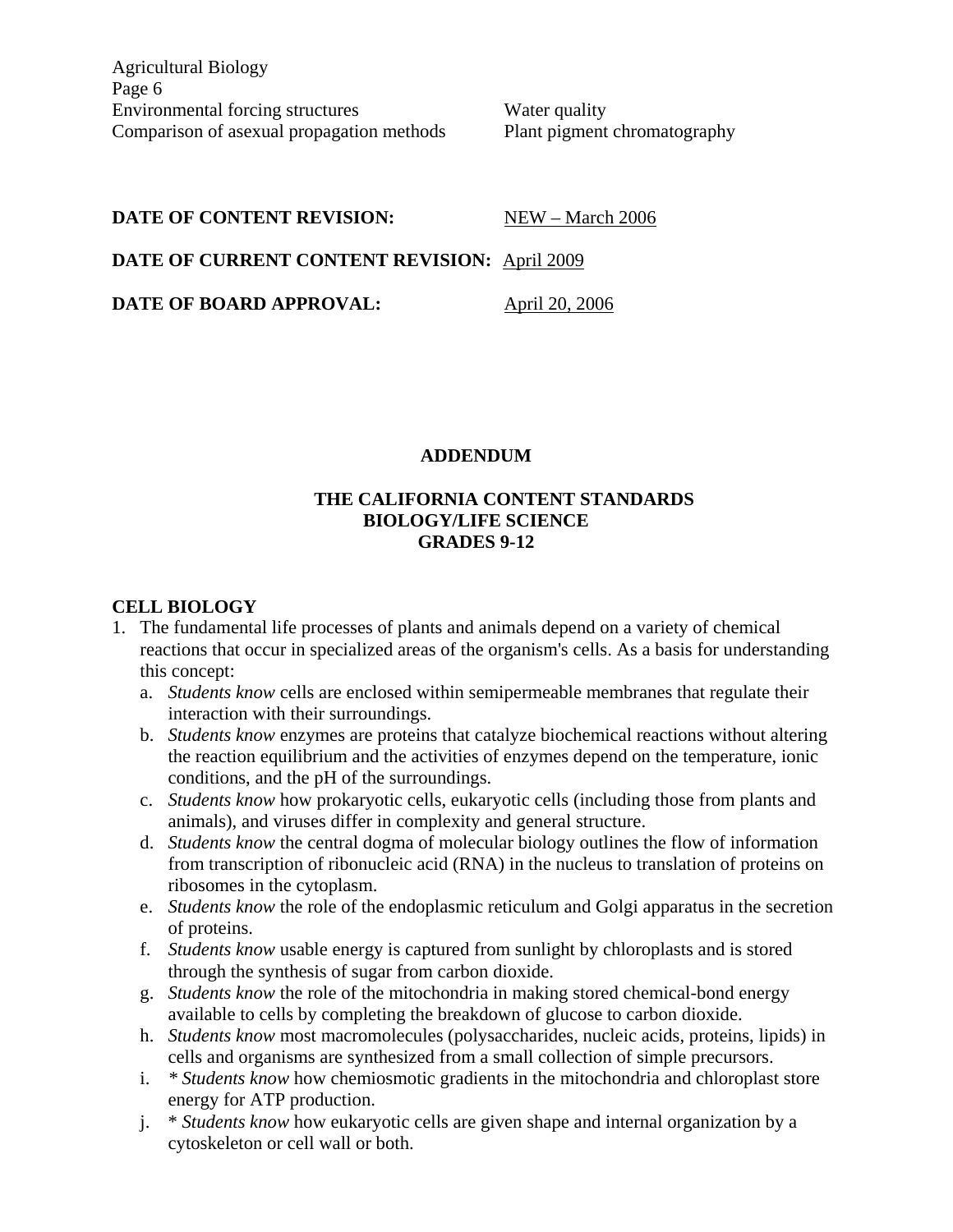Agricultural Biology Page 7

#### **GENETICS**

- 2. Mutation and sexual reproduction lead to genetic variation in a population. As a basis for understanding this concept:
	- chromosomes separate and segregate randomly during cell division to produce gametes a. *Students know* meiosis is an early step in sexual reproduction in which the pairs of containing one chromosome of each type.
	- b. *Students know* only certain cells in a multicellular organism undergo meiosis.
	- particular allele will be in a gamete. c. *Students know* how random chromosome segregation explains the probability that a
	- d. *Students know* new combinations of alleles may be generated in a zygote through the fusion of male and female gametes (fertilization).
	- e. *Students know* why approximately half of an individual's DNA sequence comes from each parent.
	- f. *Students know* the role of chromosomes in determining an individual's sex.
	- g. *Students know* how to predict possible combinations of alleles in a zygote from the genetic makeup of the parents.
- 3. A multicellular organism develops from a single zygote, and its phenotype depends on its genotype, which is established at fertilization. As a basis for understanding this concept:
	- a. *Students know* how to predict the probable outcome of phenotypes in a genetic cross from the genotypes of the parents and mode of inheritance (autosomal or X-linked, dominant or recessive).
	- b. *Students know* the genetic basis for Mendel's laws of segregation and independent assortment.
	- c. *\* Students know* how to predict the probable mode of inheritance from a pedigree diagram showing phenotypes.
	- d. *\* Students know* how to use data on frequency of recombination at meiosis to estimate genetic distances between loci and to interpret genetic maps of chromosomes.
- 4. Genes are a set of instructions encoded in the DNA sequence of each organism that specify the sequence of amino acids in proteins characteristic of that organism. As a basis for understanding this concept:
	- a. *Students know* the general pathway by which ribosomes synthesize proteins, using tRNAs to translate genetic information in mRNA.
	- b. *Students know* how to apply the genetic coding rules to predict the sequence of amino acids from a sequence of codons in RNA.
	- expression of the gene or the sequence of amino acids in an encoded protein. c. *Students know* how mutations in the DNA sequence of a gene may or may not affect the
	- d. Students know specialization of cells in multicellular organisms is usually due to different patterns of gene expression rather than to differences of the genes themselves.
	- e. *Students know* proteins can differ from one another in the number and sequence of amino acids.
	- f. *\* Students know* why proteins having different amino acid sequences typically have different shapes and chemical properties.
- 5. The genetic composition of cells can be altered by incorporation of exogenous DNA into the cells. As a basis for understanding this concept:
	- a. *Students know the general structures and functions of DNA, RNA, and protein.*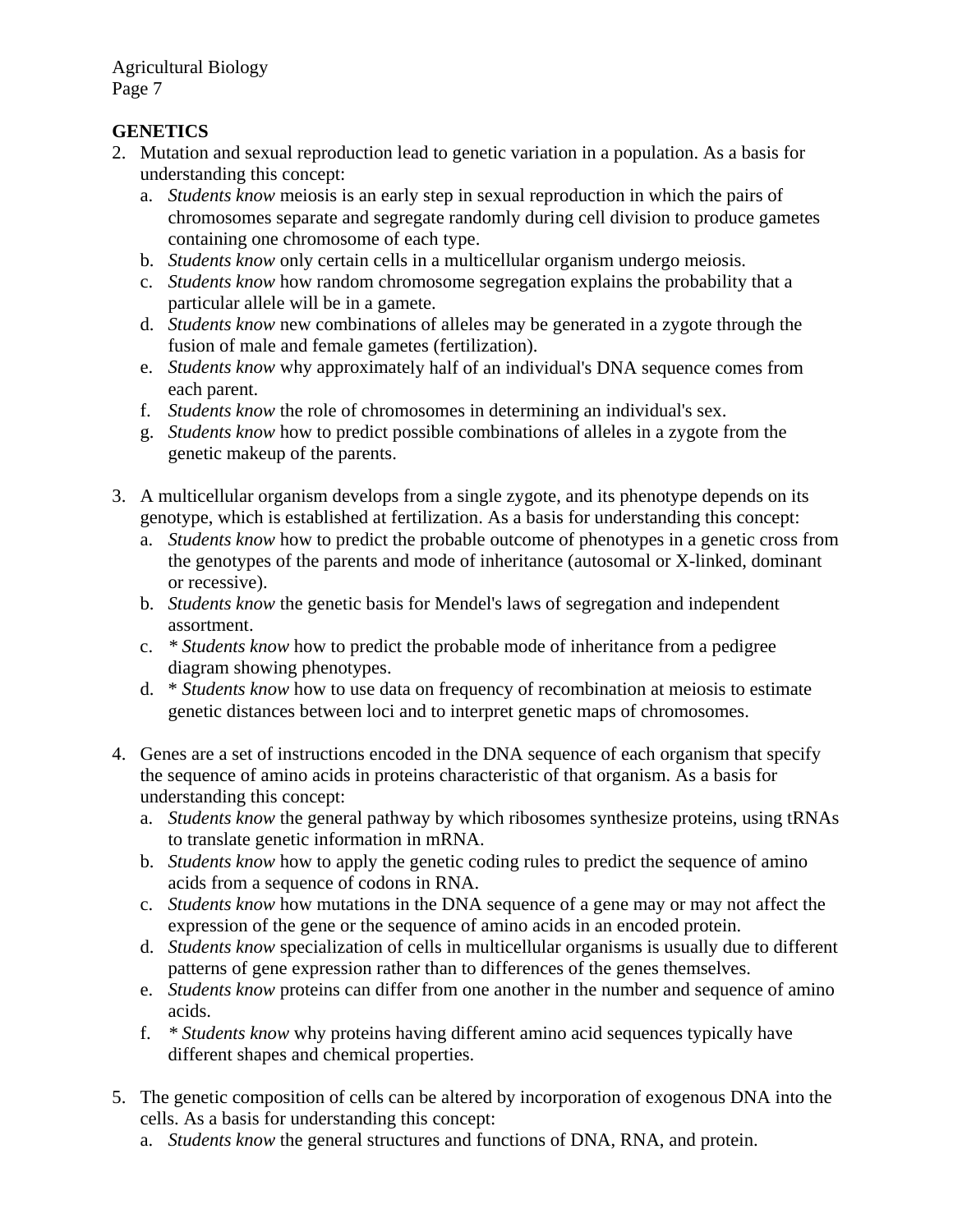Page 8

- semiconservative replication and transcription of information from DNA into mRNA. b. *Students know* how to apply base-pairing rules to explain precise copying of DNA during
- c. *Students know* how genetic engineering (biotechnology) is used to produce novel biomedical and agricultural products.
- d. *\* Students know* how basic DNA technology (restriction digestion by endonucleases, gel electrophoresis, ligation, and transformation) is used to construct recombinant DNA molecules.
- e. *\* Students know* how exogenous DNA can be inserted into bacterial cells to alter their genetic makeup and support expression of new protein products.

## **ECOLOGY**

- 6. Stability in an ecosystem is a balance between competing effects. As a basis for understanding this concept:
	- a. *Students know* biodiversity is the sum total of different kinds of organisms and is affected by alterations of habitats.
	- climate, human activity, introduction of nonnative species, or changes in population size. b. *Students know* how to analyze changes in an ecosystem resulting from changes in
	- c. *Students know* how fluctuations in population size in an ecosystem are determined by the relative rates of birth, immigration, emigration, and death.
	- d. Students know how water, carbon, and nitrogen cycle between abiotic resources and organic matter in the ecosystem and how oxygen cycles through photosynthesis and respiration.
	- e. *Students know* a vital part of an ecosystem is the stability of its producers and decomposers.
	- but much energy is dissipated into the environment as heat. This dissipation may be represented in an energy pyramid. f. *Students know* at each link in a food web some energy is stored in newly made structures
	- g. *\* Students know* how to distinguish between the accommodation of an individual organism to its environment and the gradual adaptation of a lineage of organisms through genetic change.

## **EVOLUTION**

- be stable or unstable over time. As a basis for understanding this concept: 7. The frequency of an allele in a gene pool of a population depends on many factors and may
	- a. *Students know* why natural selection acts on the phenotype rather than the genotype of an organism.
	- b. *Students know* why alleles that are lethal in a homozygous individual may be carried in a heterozygote and thus maintained in a gene pool.
	- c. *Students know* new mutations are constantly being generated in a gene pool.
	- members of a species will survive under changed environmental conditions. d. *Students know* variation within a species increases the likelihood that at least some
	- e. *\* Students know* the conditions for Hardy-Weinberg equilibrium in a population and why these conditions are not likely to appear in nature.
	- f. *\* Students know* how to solve the Hardy-Weinberg equation to predict the frequency of genotypes in a population, given the frequency of phenotypes.
- 8. Evolution is the result of genetic changes that occur in constantly changing environments. As a basis for understanding this concept: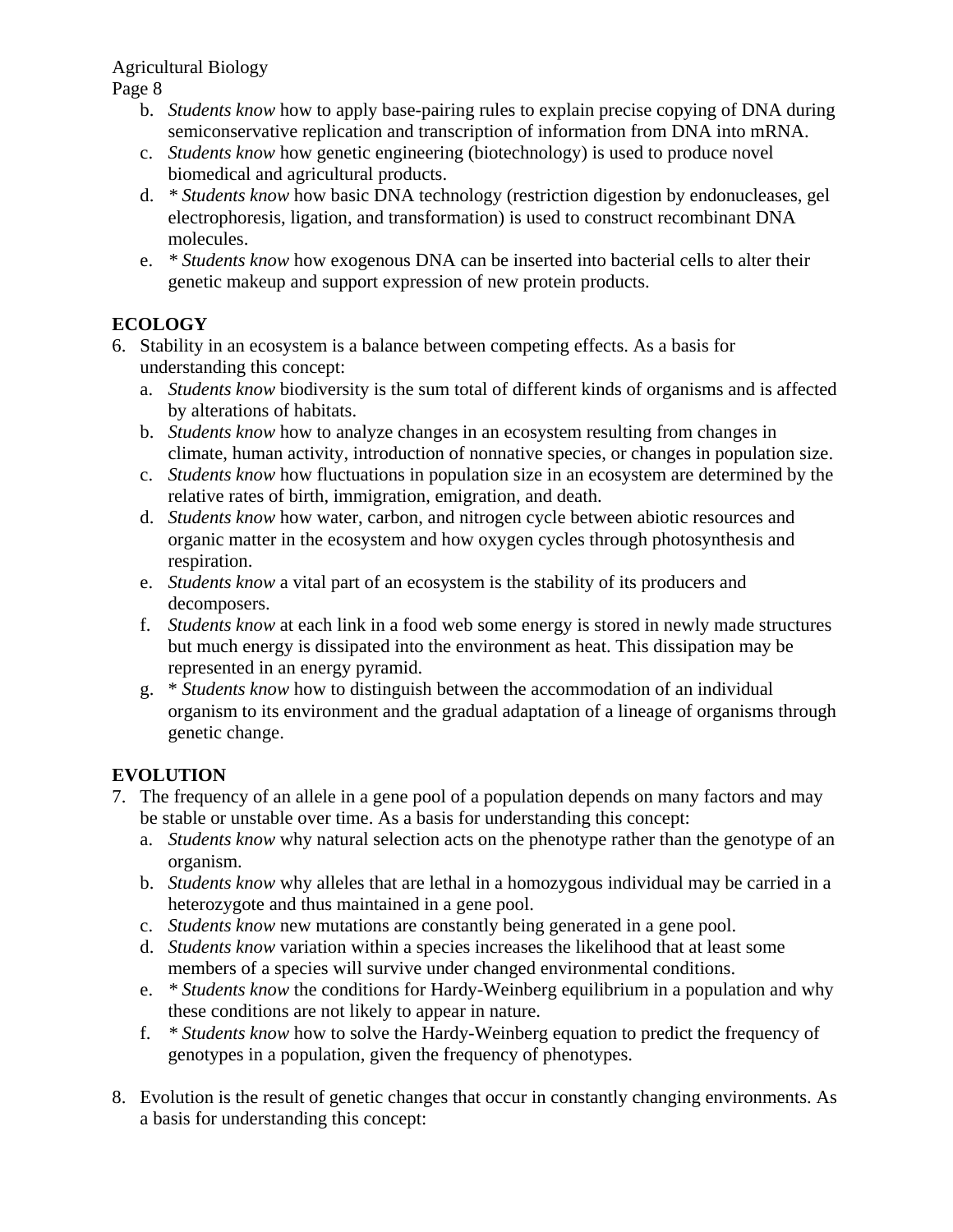Page 9

- a. *Students know* how natural selection determines the differential survival of groups of organisms.
- b. *Students know* a great diversity of species increases the chance that at least some organisms survive major changes in the environment.
- c. *Students know* the effects of genetic drift on the diversity of organisms in a population.
- d. *Students know* reproductive or geographic isolation affects speciation.
- e. *Students know* how to analyze fossil evidence with regard to biological diversity, episodic speciation, and mass extinction.
- f. *\* Students know* how to use comparative embryology, DNA or protein sequence comparisons, and other independent sources of data to create a branching diagram (cladogram) that shows probable evolutionary relationships.
- g. *\* Students know* how several independent molecular clocks, calibrated against each other and combined with evidence from the fossil record, can help to estimate how long ago various groups of organisms diverged evolutionarily from one another.

## **PHYSIOLOGY**

- 9. As a result of the coordinated structures and functions of organ systems, the internal environment of the human body remains relatively stable (homeostatic) despite changes in the outside environment. As a basis for understanding this concept:
	- with oxygen and nutrients and removes toxic waste products such as carbon dioxide. a. *Students know* how the complementary activity of major body systems provides cells
	- of the body and the body's interactions with the environment. b. *Students know* how the nervous system mediates communication between different parts
	- c. *Students know* how feedback loops in the nervous and endocrine systems regulate conditions in the body.
	- d. *Students know* the functions of the nervous system and the role of neurons in transmitting electrochemical impulses.
	- e. *Students know* the roles of sensory neurons, interneurons, and motor neurons in sensation, thought, and response.
	- f. *\* Students know* the individual functions and sites of secretion of digestive enzymes (amylases, proteases, nucleases, lipases), stomach acid, and bile salts.
	- g. *\* Students know* the homeostatic role of the kidneys in the removal of nitrogenous wastes and the role of the liver in blood detoxification and glucose balance.
	- h. *\* Students know* the cellular and molecular basis of muscle contraction, including the roles of actin, myosin, Ca<sup>+2</sup>, and ATP.
	- provide internal feedback mechanisms for homeostasis at the cellular level and in whole i. *\* Students know* how hormones (including digestive, reproductive, osmoregulatory) organisms.
- 10. Organisms have a variety of mechanisms to combat disease. As a basis for under-standing the human immune response:
	- a. *Students know* the role of the skin in providing nonspecific defenses against infection.
	- b. *Students know* the role of antibodies in the body's response to infection.
	- c. Students know how vaccination protects an individual from infectious diseases.
	- d. Students know there are important differences between bacteria and viruses with respect to their requirements for growth and replication, the body's primary defenses against bacterial and viral infections, and effective treatments of these infections.